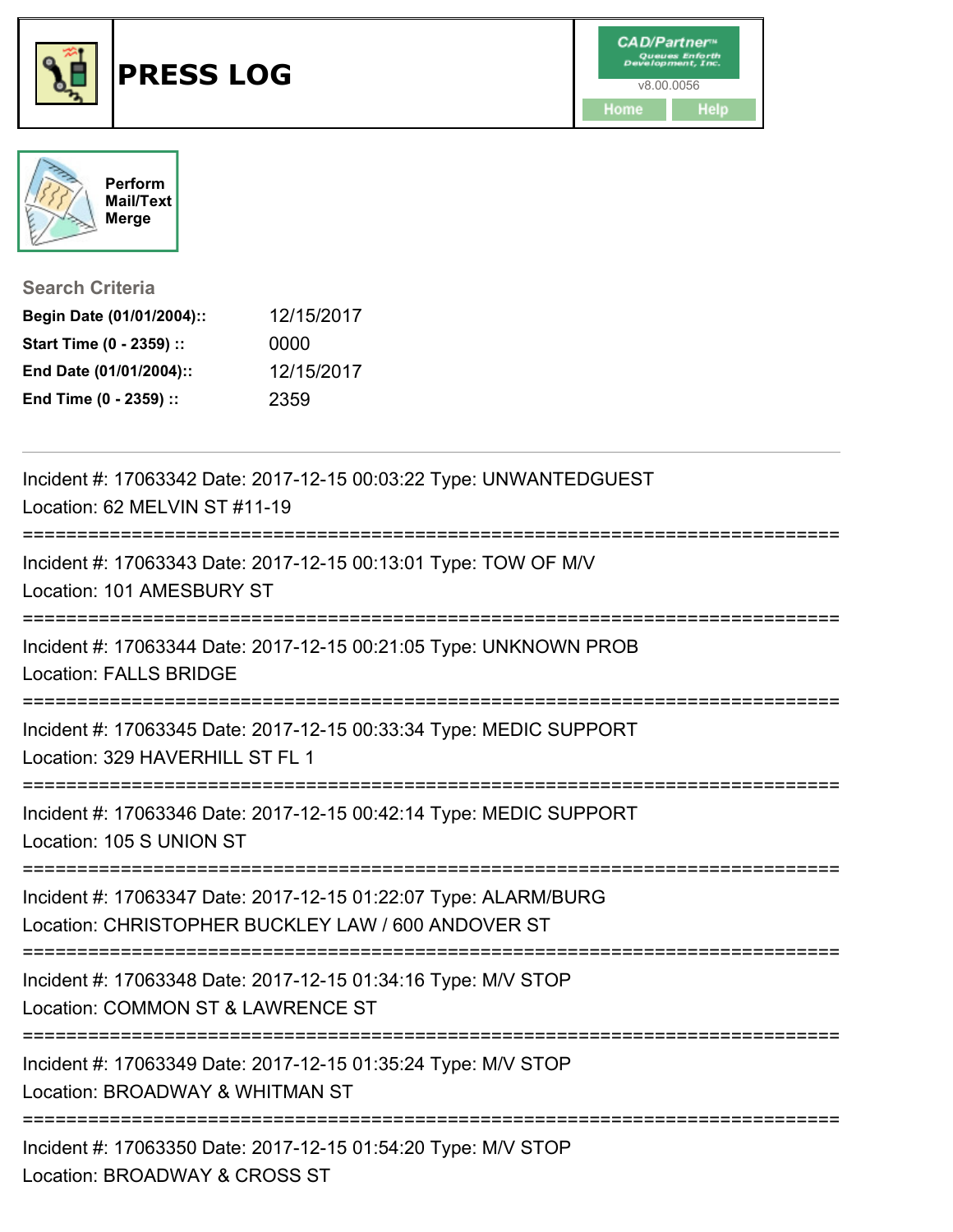| Incident #: 17063351 Date: 2017-12-15 01:57:08 Type: M/V STOP<br>Location: BOWDOIN ST & S BROADWAY                   |
|----------------------------------------------------------------------------------------------------------------------|
| Incident #: 17063352 Date: 2017-12-15 01:59:18 Type: M/V STOP<br>Location: 109 MAY ST                                |
| Incident #: 17063353 Date: 2017-12-15 02:01:36 Type: M/V STOP<br>Location: HAMPSHIRE ST & LOWELL ST                  |
| Incident #: 17063354 Date: 2017-12-15 02:04:48 Type: M/V STOP<br>Location: HAMPSHIRE ST & LOWELL ST                  |
| Incident #: 17063355 Date: 2017-12-15 02:08:50 Type: ALARM/BURG<br>Location: DURIXIMA STYLES / 447 ESSEX ST #104     |
| Incident #: 17063356 Date: 2017-12-15 02:13:31 Type: SHOTS FIRED<br>Location: HALL ST & THORNDIKE ST                 |
| Incident #: 17063357 Date: 2017-12-15 02:15:16 Type: ALARM/BURG<br>Location: TAVERN ON MERRIMACK / 275 MERRIMACK ST  |
| Incident #: 17063358 Date: 2017-12-15 02:22:18 Type: M/V STOP<br>Location: 265 LOWELL ST                             |
| Incident #: 17063360 Date: 2017-12-15 02:29:47 Type: SHOTS FIRED<br>Location: 34 SARATOGA ST FL 1                    |
| Incident #: 17063359 Date: 2017-12-15 02:29:55 Type: M/V STOP<br>Location: ANDOVER ST & WINTHROP AV                  |
| Incident #: 17063361 Date: 2017-12-15 02:37:44 Type: M/V STOP<br>Location: PORTUGUESE A SALAZAR CLUB / 2 SARATOGA ST |
| Incident #: 17063362 Date: 2017-12-15 02:39:21 Type: AUTO ACC/NO PI<br>Location: 50 WINTHROP AV                      |
| Incident #: 17063363 Date: 2017-12-15 02:54:05 Type: M/V STOP<br>Location: ESSEX ST & HAMPSHIRE ST                   |
| Incident #: 17063364 Date: 2017-12-15 03:07:28 Type: LOUD NOISE<br>Location: 38 WATER ST                             |

===========================================================================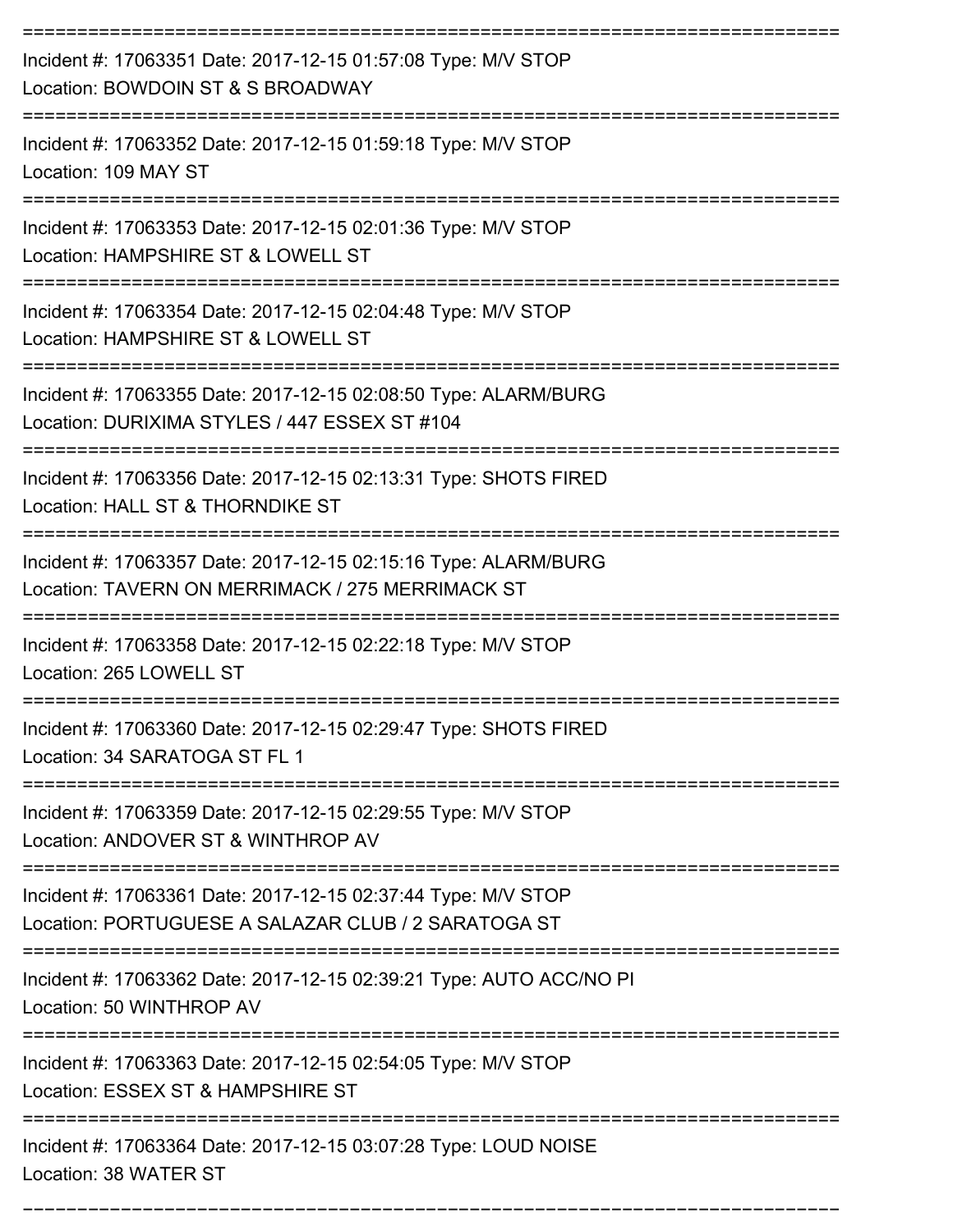| Incident #: 17063365 Date: 2017-12-15 03:09:38 Type: A&B PAST<br>Location: 49 SPRINGFIELD ST                                                    |
|-------------------------------------------------------------------------------------------------------------------------------------------------|
| Incident #: 17063366 Date: 2017-12-15 03:17:34 Type: M/V STOP<br>Location: S UNION ST & SALEM ST                                                |
| Incident #: 17063367 Date: 2017-12-15 03:32:42 Type: M/V STOP<br>Location: HAVERHILL ST & LAWRENCE ST                                           |
| Incident #: 17063368 Date: 2017-12-15 03:41:41 Type: SUS PERS/MV<br>Location: 521 HAVERHILL ST                                                  |
| Incident #: 17063369 Date: 2017-12-15 03:54:04 Type: M/V STOP<br>Location: E HAVERHILL ST & OAK ST<br>---------------------<br>---------------- |
| Incident #: 17063370 Date: 2017-12-15 03:55:07 Type: SHOTS FIRED<br>Location: 229 BRUCE ST FL 1                                                 |
| Incident #: 17063371 Date: 2017-12-15 04:03:02 Type: ALARM/BURG<br>Location: DIAMOND IRON WORKS / 109 BLANCHARD ST                              |
| Incident #: 17063372 Date: 2017-12-15 04:15:50 Type: M/V STOP<br>Location: 17 GROTON ST                                                         |
| Incident #: 17063373 Date: 2017-12-15 04:26:28 Type: M/V STOP<br>Location: BAILEY ST & PARKER ST                                                |
| Incident #: 17063374 Date: 2017-12-15 04:38:30 Type: M/V STOP<br>Location: HAVERHILL ST & JACKSON ST                                            |
| Incident #: 17063375 Date: 2017-12-15 04:46:17 Type: MEDIC SUPPORT<br>Location: 604 HOWARD ST FL 1                                              |
| Incident #: 17063376 Date: 2017-12-15 05:05:47 Type: M/V STOP<br><b>Location: N PARISH</b>                                                      |
| Incident #: 17063377 Date: 2017-12-15 05:12:05 Type: M/V STOP<br>Location: AMES ST & LOWELL ST                                                  |
| Incident #: 17063378 Date: 2017-12-15 06:53:04 Type: DISTURBANCE<br>Location: 33 BROOK ST FL 1                                                  |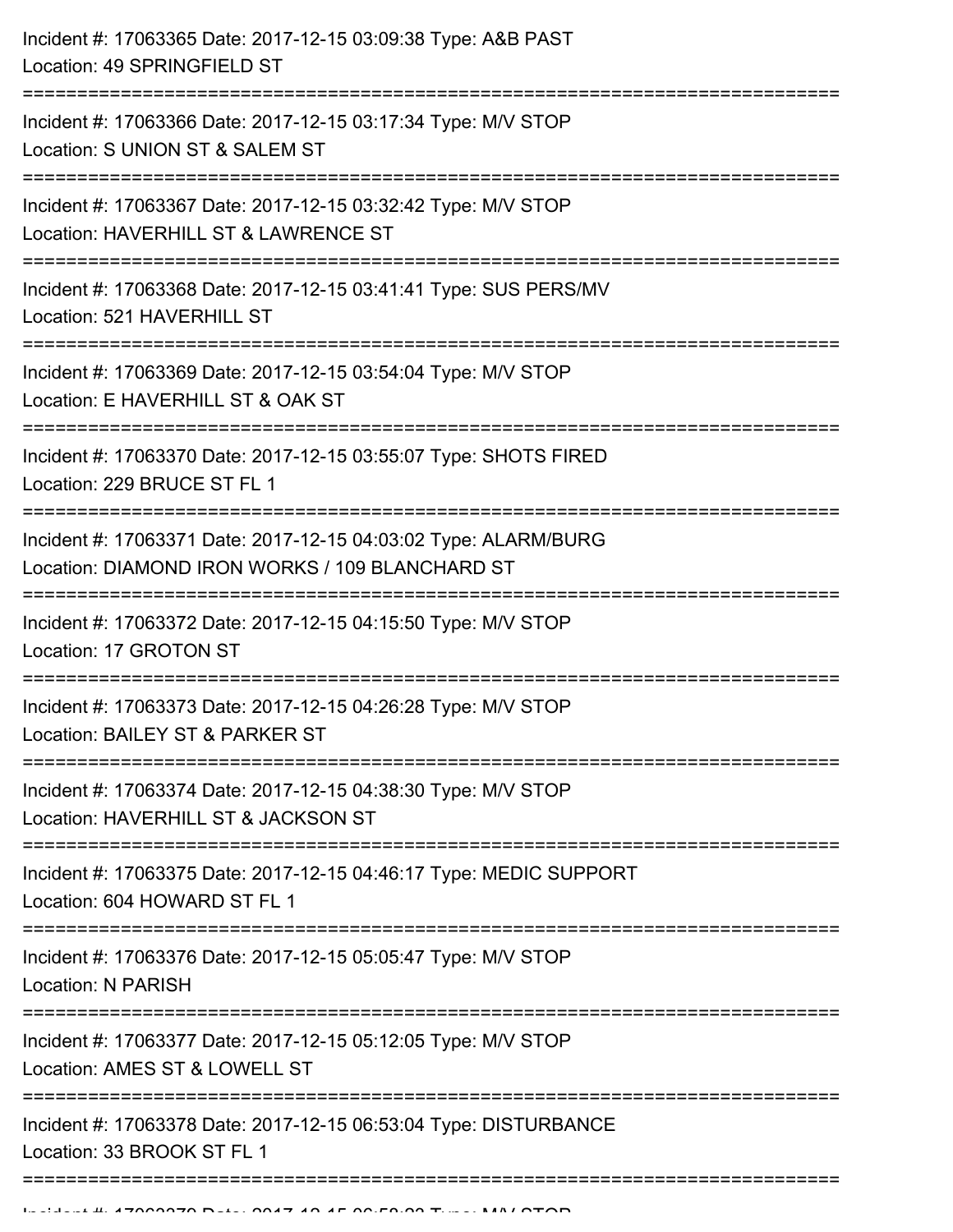| Location: LOWELL ST & WINTER ST                                                                                                      |
|--------------------------------------------------------------------------------------------------------------------------------------|
| Incident #: 17063380 Date: 2017-12-15 07:02:42 Type: PARK & WALK<br>Location: 205 BROADWAY                                           |
| Incident #: 17063381 Date: 2017-12-15 07:14:53 Type: ALARM/BURG<br>Location: CITY HALL ANEX / 255 ESSEX ST<br>====================== |
| Incident #: 17063382 Date: 2017-12-15 07:21:47 Type: SUS PERS/MV<br>Location: 2 HIGHGATE ST                                          |
| Incident #: 17063383 Date: 2017-12-15 07:24:26 Type: AUTO ACC/NO PI<br>Location: 29 COUNTY RD                                        |
| Incident #: 17063384 Date: 2017-12-15 07:27:23 Type: ALARM/BURG<br>Location: MERRIMACK VALLEY YMCA ADMIN / 101 AMESBURY ST FL 4      |
| Incident #: 17063385 Date: 2017-12-15 07:28:44 Type: CLOSE STREET<br>Location: PARK ST & SPRUCE ST                                   |
| Incident #: 17063386 Date: 2017-12-15 07:40:41 Type: AUTO ACC/NO PI<br>Location: FERN ST & LAWRENCE ST<br>----------                 |
| Incident #: 17063387 Date: 2017-12-15 08:01:44 Type: SUS PERS/MV<br>Location: 259 FARNHAM ST                                         |
| Incident #: 17063388 Date: 2017-12-15 08:12:51 Type: M/V STOP<br>Location: BROADWAY & LOWELL ST                                      |
| Incident #: 17063389 Date: 2017-12-15 08:26:01 Type: ALARM/BURG<br>Location: ROMANOS PIZZA / 311 MERRIMACK ST #UNIT A                |
| Incident #: 17063390 Date: 2017-12-15 09:33:51 Type: ALARMS<br>Location: 108 SALEM ST #A                                             |
| Incident #: 17063391 Date: 2017-12-15 09:37:24 Type: M/V STOP<br>Location: ALLSTON ST & WOODLAND ST                                  |
| Incident #: 17063392 Date: 2017-12-15 09:38:44 Type: LOST PROPERTY<br>Location: 166 BAILEY ST                                        |
| Incident #: 17063393 Date: 2017-12-15 09:42:53 Type: INVEST CONT                                                                     |

Location: 206 PHILLIPS ST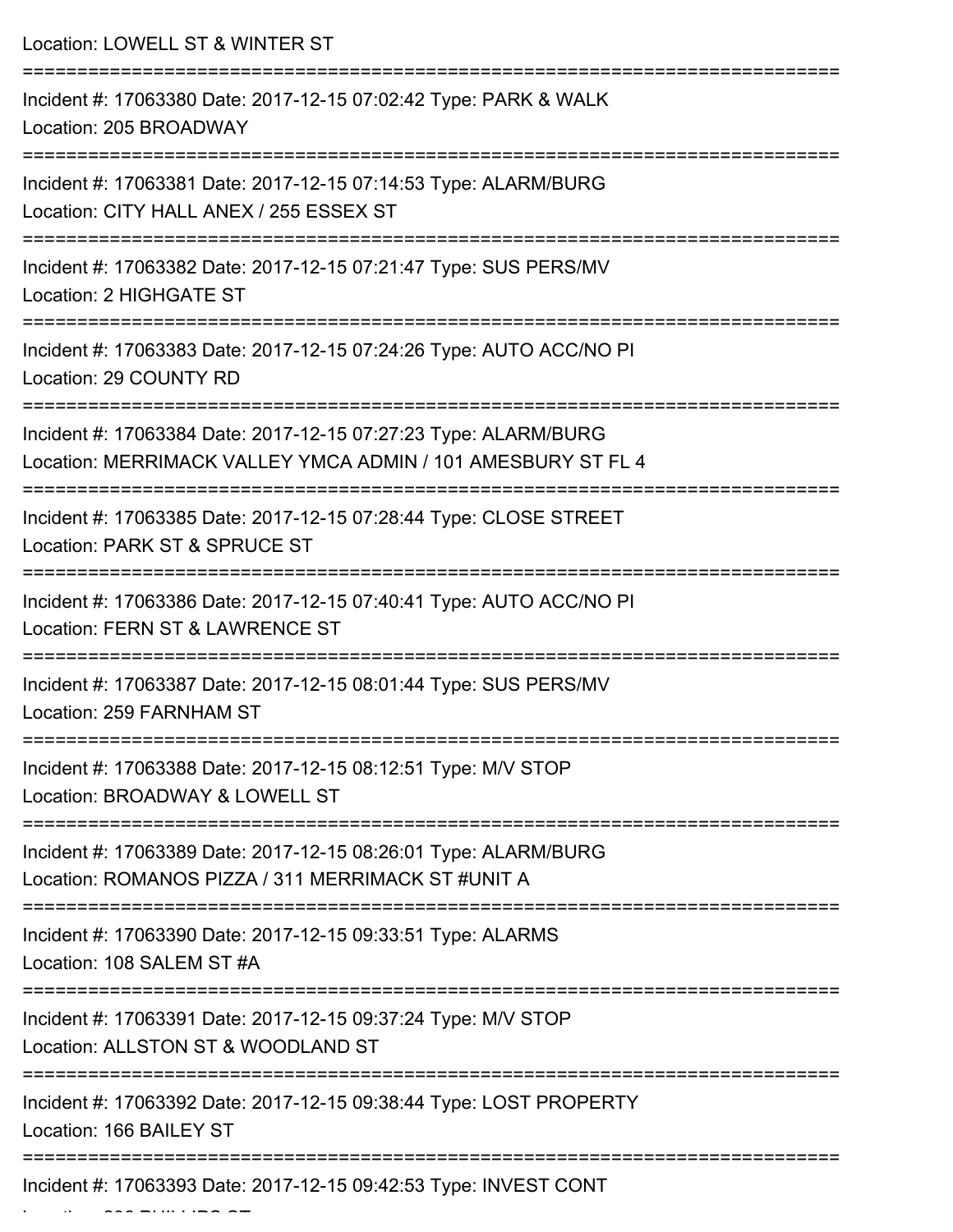| Incident #: 17063394 Date: 2017-12-15 09:46:07 Type: SUS PERS/MV<br>Location: 26 AMES ST                                                     |
|----------------------------------------------------------------------------------------------------------------------------------------------|
| Incident #: 17063395 Date: 2017-12-15 09:58:45 Type: MEDIC SUPPORT<br>Location: 191 MAPLE ST #6D                                             |
| Incident #: 17063397 Date: 2017-12-15 10:00:16 Type: LOST PROPERTY<br>Location: 360 MERRIMACK ST                                             |
| Incident #: 17063398 Date: 2017-12-15 10:09:56 Type: M/V STOP<br>Location: 40 WARREN ST                                                      |
| Incident #: 17063396 Date: 2017-12-15 10:10:35 Type: M/V STOP<br>Location: S UNION ST & SALEM ST                                             |
| Incident #: 17063399 Date: 2017-12-15 10:12:45 Type: M/V STOP<br>Location: S UNION ST & SALEM ST                                             |
| Incident #: 17063400 Date: 2017-12-15 10:16:14 Type: GENERAL SERV<br>Location: 5 FARNHAM ST #B                                               |
| Incident #: 17063401 Date: 2017-12-15 10:22:37 Type: MEDIC SUPPORT<br>Location: 7 WILLOUGHBY ST                                              |
| Incident #: 17063402 Date: 2017-12-15 10:23:17 Type: M/V STOP<br>Location: 967RK7 / BROADWAY & CROSS ST<br>--------------------------------- |
| Incident #: 17063403 Date: 2017-12-15 10:29:55 Type: M/V STOP<br>Location: MT VERNON ST & RIDGEWOOD LN                                       |
| Incident #: 17063404 Date: 2017-12-15 10:36:01 Type: SUS PERS/MV<br>Location: E PLATT ST                                                     |
| Incident #: 17063405 Date: 2017-12-15 11:00:41 Type: M/V STOP<br>Location: 6GN611 / PARK ST & WILLOW ST                                      |
| Incident #: 17063406 Date: 2017-12-15 11:03:31 Type: SUS PERS/MV<br>Location: AMES ST & OHIO AV                                              |
| Incident #: 17063408 Date: 2017-12-15 11:08:11 Type: GENERAL SERV<br>Location: 69 ARLINGTON ST                                               |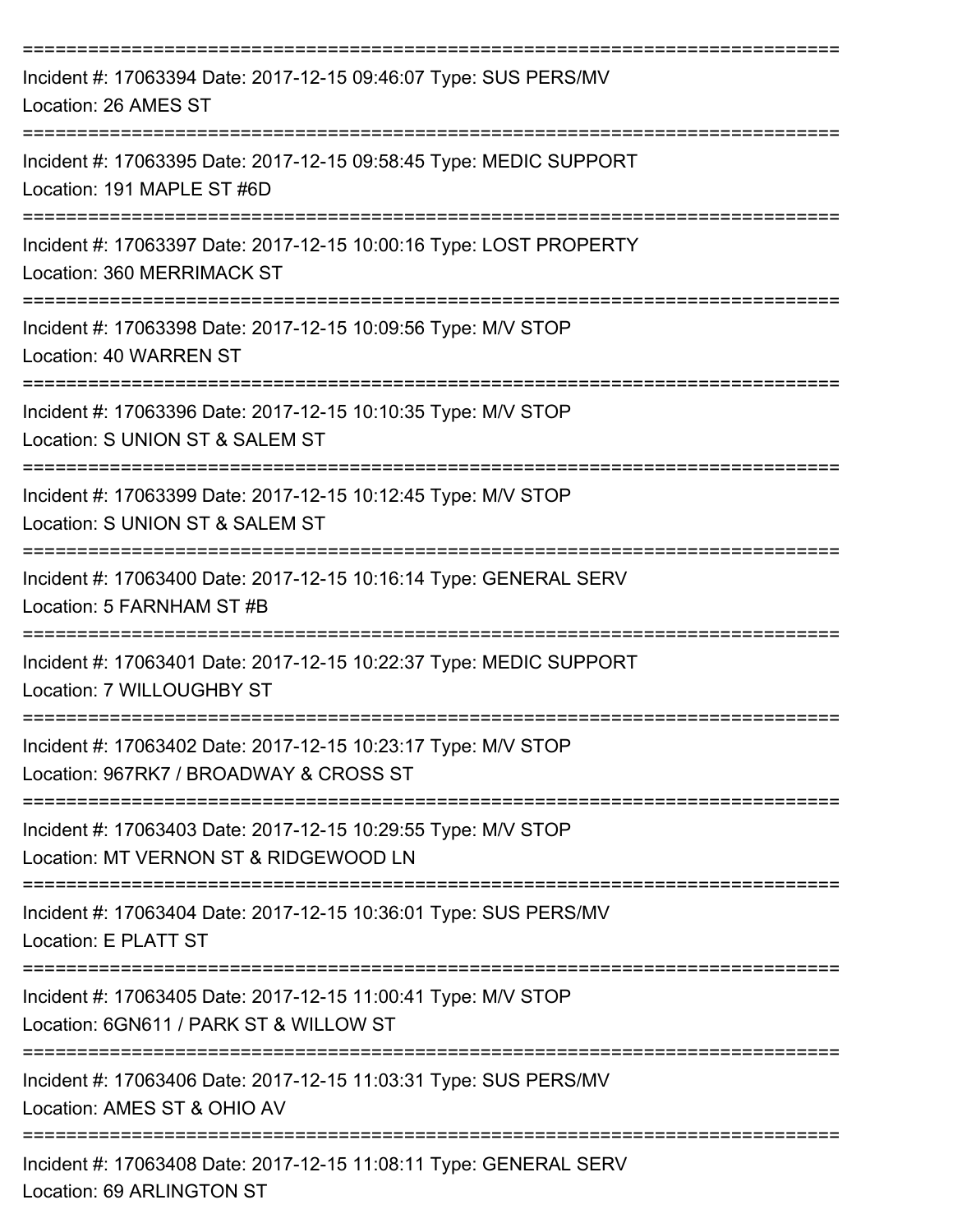| Incident #: 17063407 Date: 2017-12-15 11:09:03 Type: M/V STOP<br>Location: 67 WINTHROP AV                                     |
|-------------------------------------------------------------------------------------------------------------------------------|
| Incident #: 17063409 Date: 2017-12-15 11:12:14 Type: 209A/SERVE<br>Location: 67 AVON ST                                       |
| Incident #: 17063410 Date: 2017-12-15 11:14:21 Type: M/V STOP<br>Location: LAWRENCE ST & METHUEN ST<br>;===================== |
| Incident #: 17063411 Date: 2017-12-15 11:19:00 Type: M/V STOP<br>Location: COMMON ST & HAMPSHIRE ST                           |
| Incident #: 17063412 Date: 2017-12-15 11:33:42 Type: M/V STOP<br>Location: S BROADWAY & SYLVESTER ST                          |
| Incident #: 17063413 Date: 2017-12-15 11:38:01 Type: M/V STOP<br>Location: 123 FRANKLIN ST                                    |
| Incident #: 17063414 Date: 2017-12-15 11:39:57 Type: SUS PERS/MV<br>Location: 274 E HAVERHILL ST                              |
| Incident #: 17063415 Date: 2017-12-15 11:54:05 Type: MEDIC SUPPORT<br>Location: 264 AMES ST FL 1ST FL                         |
| Incident #: 17063416 Date: 2017-12-15 12:04:42 Type: WARRANT SERVE<br>Location: 73 SPRINGFIELD ST                             |
| Incident #: 17063417 Date: 2017-12-15 12:42:36 Type: DISTURBANCE<br>Location: 187 CHESTNUT ST                                 |
| Incident #: 17063418 Date: 2017-12-15 13:05:33 Type: INVEST CONT<br>Location: 74 N PARISH RD                                  |
| Incident #: 17063419 Date: 2017-12-15 13:12:22 Type: 209A/SERVE<br>Location: 67 AVON ST                                       |
| Incident #: 17063420 Date: 2017-12-15 13:27:01 Type: SHOPLIFTING<br>Location: MARKET BASKET / 700 ESSEX ST                    |
| Incident #: 17063421 Date: 2017-12-15 13:30:55 Type: INVEST CONT<br>Location: LAWRENCE PUBLIC LIBRARY / 51 LAWRENCE ST        |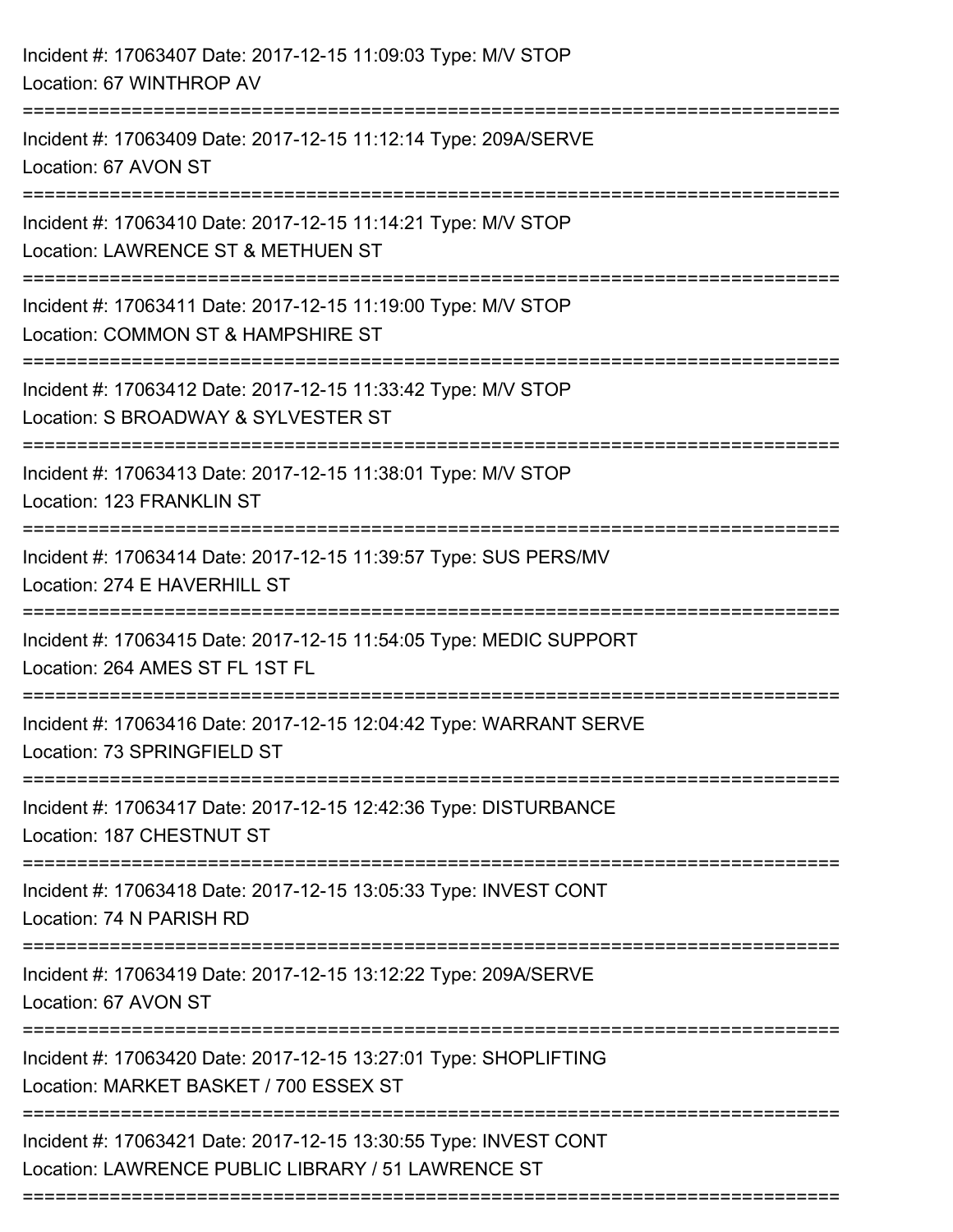| Incident #: 17063422 Date: 2017-12-15 13:38:52 Type: A&B PAST<br>Location: ERVING AV & SHORT ST                                     |
|-------------------------------------------------------------------------------------------------------------------------------------|
| -------------------------------<br>Incident #: 17063423 Date: 2017-12-15 13:41:51 Type: DISORDERLY<br><b>Location: MERRIMACK ST</b> |
| Incident #: 17063424 Date: 2017-12-15 13:45:33 Type: M/V STOP<br>Location: 7ZKT80 / 93 WILLOW ST<br>;===================            |
| Incident #: 17063425 Date: 2017-12-15 14:19:42 Type: THREATS<br>Location: 178 PHILLIPS ST                                           |
| Incident #: 17063426 Date: 2017-12-15 14:26:14 Type: 209A/VIOLATION<br>Location: 67 AVON ST                                         |
| Incident #: 17063427 Date: 2017-12-15 14:27:56 Type: ALARMS<br>Location: SIMPSON BROS MOVING AND STORAGE / 45 S CANAL ST            |
| Incident #: 17063428 Date: 2017-12-15 14:41:39 Type: SUS PERS/MV<br>Location: 114 MARSTON ST                                        |
| Incident #: 17063429 Date: 2017-12-15 14:45:07 Type: AUTO ACC/NO PI<br>Location: 156 ANDOVER ST                                     |
| Incident #: 17063430 Date: 2017-12-15 14:45:48 Type: AUTO ACC/NO PI<br>Location: ALDER ST & WILLOW ST                               |
| Incident #: 17063431 Date: 2017-12-15 14:58:25 Type: AUTO ACC/NO PI<br>Location: MYRTLE ST & WILLOW ST                              |
| Incident #: 17063432 Date: 2017-12-15 14:59:32 Type: THREATS<br>Location: OLIVER SCHOOL / 183 HAVERHILL ST                          |
| Incident #: 17063434 Date: 2017-12-15 15:04:26 Type: ANIMAL COMPL<br>Location: NORTHERN ESSEX COMMUNITY COLLE / 45 FRANKLIN ST      |
| Incident #: 17063433 Date: 2017-12-15 15:04:50 Type: ALARMS<br>Location: 126 EXETER ST                                              |
| Incident #: 17063435 Date: 2017-12-15 15:18:51 Type: UNKNOWN PROB<br>Location: 314 HOWARD ST #1                                     |
|                                                                                                                                     |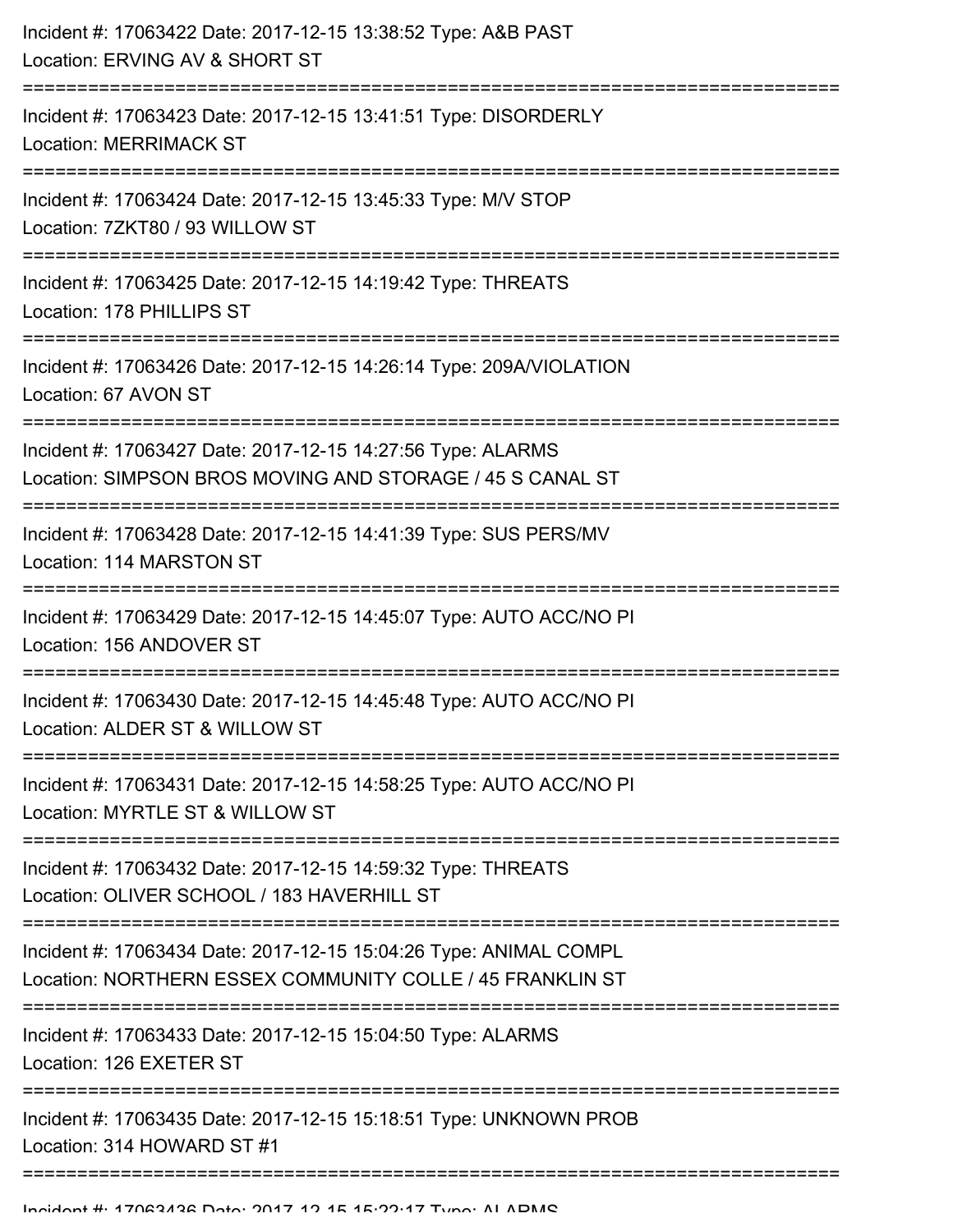Location: 43 WARREN ST =========================================================================== Incident #: 17063437 Date: 2017-12-15 15:35:10 Type: INVEST CONT Location: 5 MT VERNON ST =========================================================================== Incident #: 17063438 Date: 2017-12-15 15:36:22 Type: NOTIFICATION Location: 21 SHAWSHEEN RD =========================================================================== Incident #: 17063439 Date: 2017-12-15 15:39:59 Type: M/V STOP Location: 190 JACKSON ST =========================================================================== Incident #: 17063441 Date: 2017-12-15 15:42:59 Type: WARRANT SERVE Location: 463 ANDOVER ST =========================================================================== Incident #: 17063440 Date: 2017-12-15 15:43:34 Type: B&E/PAST Location: 67 AVON ST =========================================================================== Incident #: 17063442 Date: 2017-12-15 15:54:00 Type: ALARMS Location: 7 WOODLAND ST =========================================================================== Incident #: 17063443 Date: 2017-12-15 15:54:54 Type: TOW OF M/V Location: 187 HAVERHILL ST =========================================================================== Incident #: 17063444 Date: 2017-12-15 15:57:53 Type: AUTO ACC/NO PI Location: WINTHROP & RT. 495 =========================================================================== Incident #: 17063445 Date: 2017-12-15 16:04:05 Type: AUTO ACC/NO PI Location: 109 PARK ST =========================================================================== Incident #: 17063446 Date: 2017-12-15 16:19:13 Type: GENERAL SERV Location: CANAL ST & FRANKLIN ST =========================================================================== Incident #: 17063447 Date: 2017-12-15 16:26:28 Type: THREATS Location: 178 PHILLIPS ST #3 =========================================================================== Incident #: 17063449 Date: 2017-12-15 16:27:09 Type: ALARMS Location: EASTERN BANK / 420 COMMON ST =========================================================================== Incident #: 17063448 Date: 2017-12-15 16:27:47 Type: AUTO ACC/NO PI Location: 136 NEWBURY ST =========================================================================== Incident #: 17063450 Date: 2017-12-15 17:16:14 Type: M/V STOP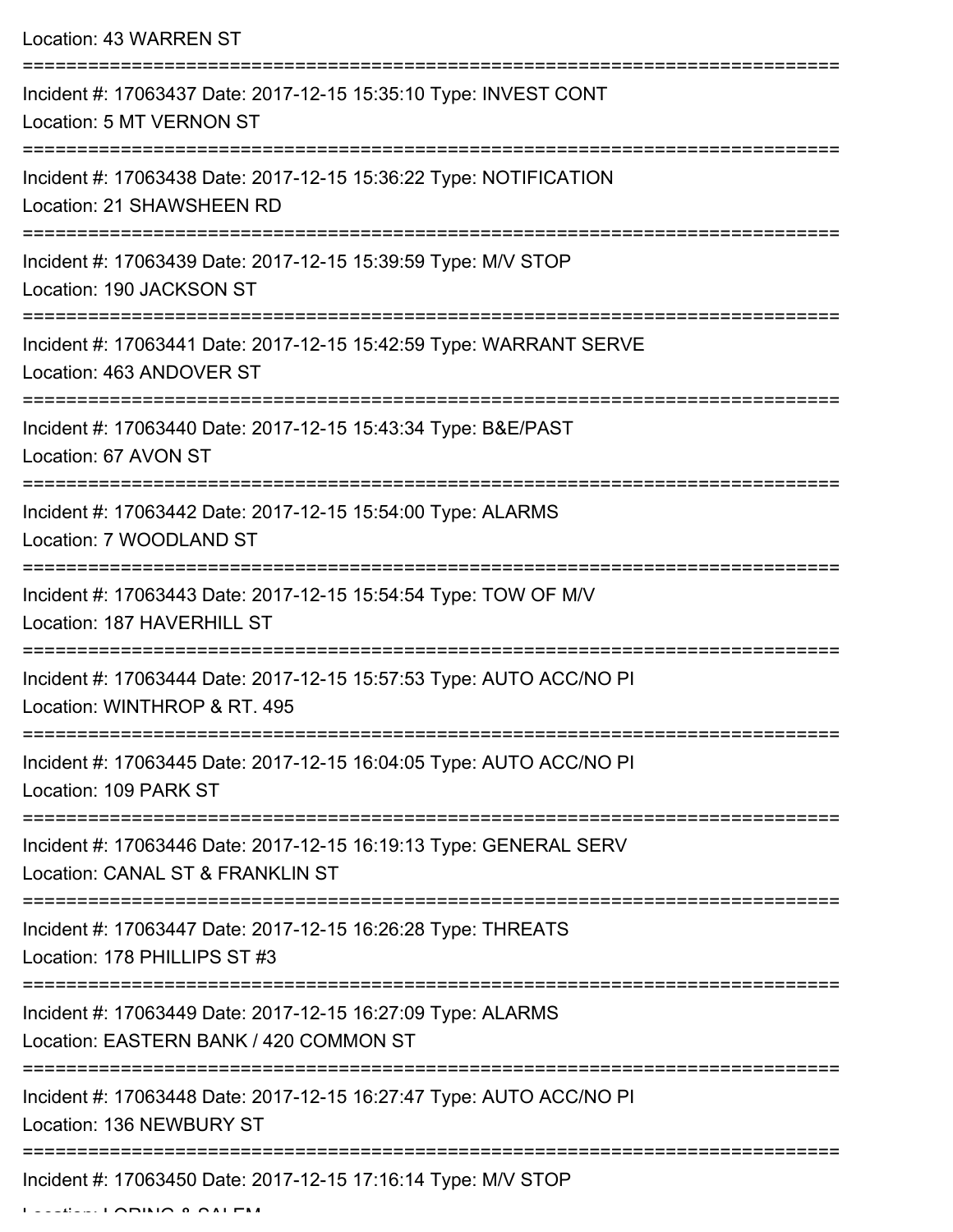| Incident #: 17063451 Date: 2017-12-15 17:18:51 Type: M/V STOP<br>Location: LORING ST & SALEM ST                                                                    |
|--------------------------------------------------------------------------------------------------------------------------------------------------------------------|
| Incident #: 17063452 Date: 2017-12-15 17:22:23 Type: THREATS<br>Location: 80 PARK ST                                                                               |
| Incident #: 17063453 Date: 2017-12-15 17:27:02 Type: M/V STOP<br>Location: LORING ST & SHAWSHEEN RD                                                                |
| Incident #: 17063456 Date: 2017-12-15 17:30:14 Type: HIT & RUN M/V<br><b>Location: PHILLIPS ST</b>                                                                 |
| Incident #: 17063454 Date: 2017-12-15 17:31:13 Type: M/V STOP<br>Location: ; ORING & SHAWSHEEN                                                                     |
| Incident #: 17063455 Date: 2017-12-15 17:33:59 Type: M/V STOP<br>Location: 25 MARSTON ST                                                                           |
| Incident #: 17063457 Date: 2017-12-15 17:35:43 Type: SUS PERS/MV<br>Location: CAMPO SECO ST & HIGHLAWN AV                                                          |
| Incident #: 17063458 Date: 2017-12-15 17:37:26 Type: M/V STOP<br>Location: ANDOVER ST & SHAWSHEEN RD                                                               |
| Incident #: 17063459 Date: 2017-12-15 17:39:32 Type: SUS PERS/MV<br>Location: ABBOTT ST & PHILLIPS ST                                                              |
| Incident #: 17063460 Date: 2017-12-15 17:42:50 Type: ALARM/HOLD<br>Location: EBLEN STORE / 490 ESSEX ST                                                            |
| Incident #: 17063461 Date: 2017-12-15 17:45:51 Type: AUTO ACC/NO PI<br>Location: FERN ST & LAWRENCE ST                                                             |
| ----------------------------------<br>---------------------------<br>Incident #: 17063467 Date: 2017-12-15 17:45:58 Type: M/V STOP<br>Location: DURSO AV & KENT ST |
| Incident #: 17063462 Date: 2017-12-15 17:48:14 Type: M/V STOP<br>Location: FERRY ST & HARRIMAN ST                                                                  |
| Incident #: 17063463 Date: 2017-12-15 17:51:31 Type: M/V STOP<br>Location: AVON ST & E HAVERHILL ST                                                                |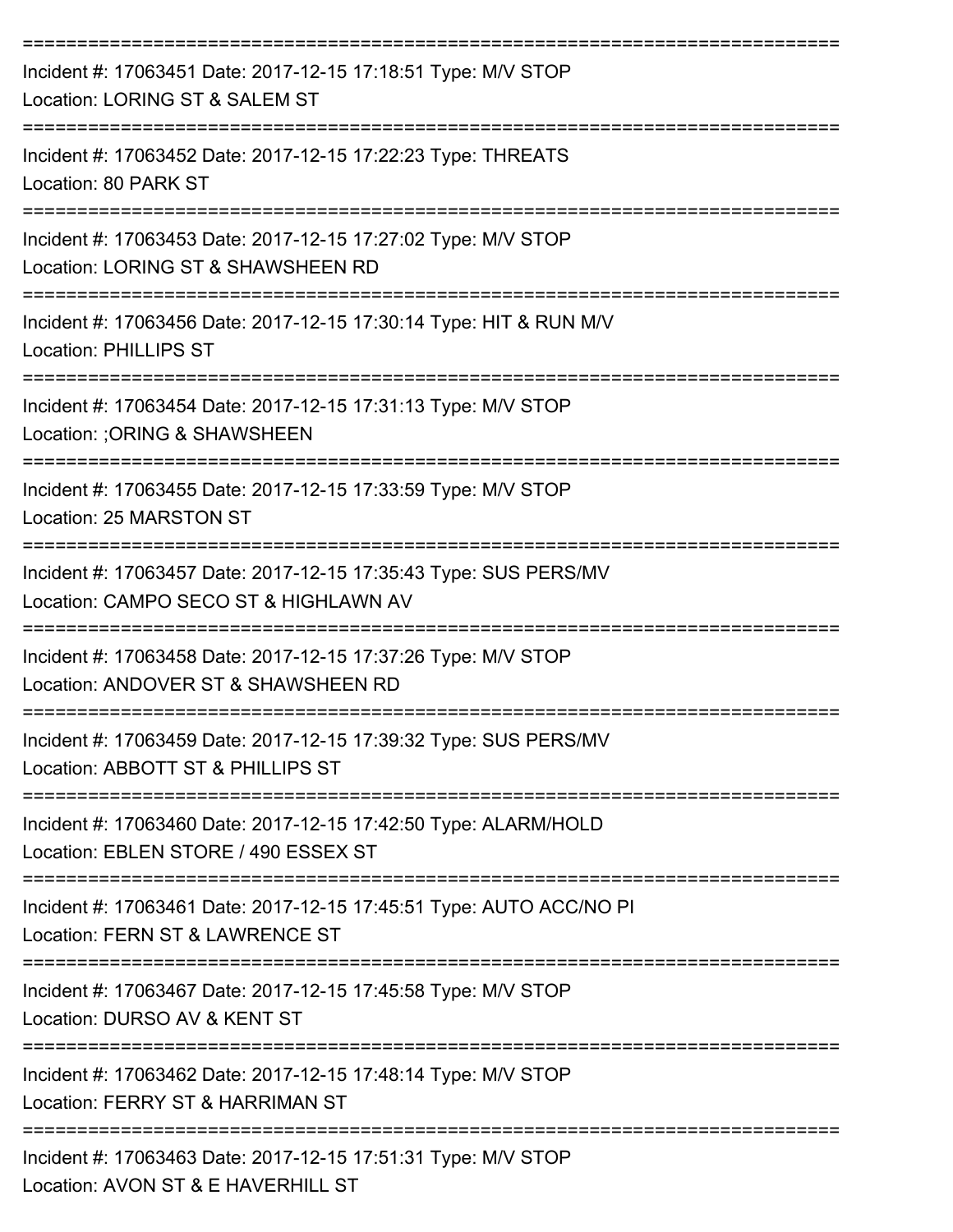| Incident #: 17063464 Date: 2017-12-15 17:53:31 Type: EXTRA SURVEIL<br>Location: 50-60 ISLAND ST     |
|-----------------------------------------------------------------------------------------------------|
| Incident #: 17063465 Date: 2017-12-15 18:00:53 Type: INVEST CONT<br>Location: 198 WILLOW ST         |
| Incident #: 17063466 Date: 2017-12-15 18:01:51 Type: MAL DAMAGE<br>Location: 49 HAMLET ST           |
| Incident #: 17063468 Date: 2017-12-15 18:11:32 Type: NOISE ORD<br>Location: 311 WATER ST #15        |
| Incident #: 17063469 Date: 2017-12-15 18:15:29 Type: M/V STOP<br>Location: BERKELEY ST & JACKSON ST |
| Incident #: 17063470 Date: 2017-12-15 18:18:46 Type: KEEP PEACE<br>Location: BROADWAY               |
| Incident #: 17063471 Date: 2017-12-15 18:20:45 Type: M/V STOP<br>Location: FERRY ST & HARRIMAN ST   |
| Incident #: 17063472 Date: 2017-12-15 18:20:45 Type: M/V STOP<br>Location: 2 CHICKERING             |
| Incident #: 17063473 Date: 2017-12-15 18:30:10 Type: INVEST CONT<br>Location: 1 GENERAL ST          |
| Incident #: 17063474 Date: 2017-12-15 18:31:19 Type: M/V STOP<br>Location: BERKELEY ST & BRUCE ST   |
| Incident #: 17063475 Date: 2017-12-15 18:31:57 Type: M/V STOP<br>Location: 326 LAWRENCE ST          |
| Incident #: 17063476 Date: 2017-12-15 18:34:16 Type: M/V STOP<br>Location: 28 BODWELL ST            |
| Incident #: 17063479 Date: 2017-12-15 18:39:14 Type: VIO CITY ORD<br>Location: 161 BOXFORD ST FL 2  |
| Incident #: 17063477 Date: 2017-12-15 18:40:28 Type: M/V STOP<br>Location: 469 BROADWAY             |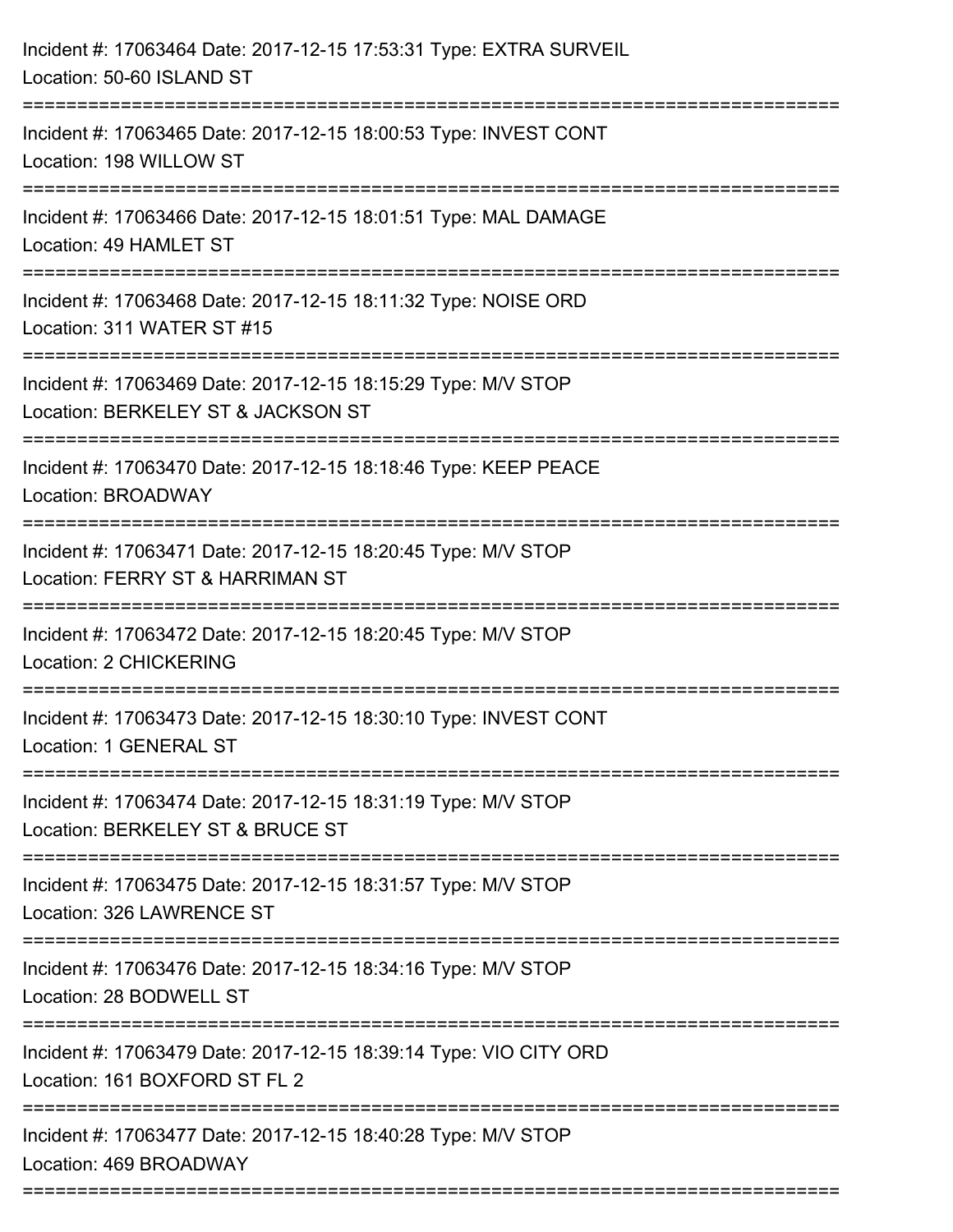Location: 124 MILTON ST =========================================================================== Incident #: 17063480 Date: 2017-12-15 18:45:11 Type: GENERAL SERV Location: 18 WASHINGTON ST =========================================================================== Incident #: 17063481 Date: 2017-12-15 18:49:36 Type: E911 HANGUP Location: 80 DRACUT ST #3 FL 3 =========================================================================== Incident #: 17063482 Date: 2017-12-15 18:50:31 Type: DRUG OVERDOSE Location: DURHAM ST & S BROADWAY =========================================================================== Incident #: 17063483 Date: 2017-12-15 19:08:15 Type: SUS PERS/MV Location: LEBANON ST =========================================================================== Incident #: 17063484 Date: 2017-12-15 19:10:09 Type: M/V STOP Location: 700 ESSEX ST =========================================================================== Incident #: 17063485 Date: 2017-12-15 19:13:17 Type: M/V STOP Location: BERKELEY ST & JACKSON ST =========================================================================== Incident #: 17063486 Date: 2017-12-15 19:17:20 Type: M/V STOP Location: S UNION ST & SALEM ST =========================================================================== Incident #: 17063488 Date: 2017-12-15 19:18:51 Type: SUS PERS/MV Location: 40 FOSTER ST =========================================================================== Incident #: 17063487 Date: 2017-12-15 19:19:16 Type: M/V STOP Location: S UNION ST & SALEM ST =========================================================================== Incident #: 17063489 Date: 2017-12-15 19:25:12 Type: M/V STOP Location: S UNION ST & SALEM ST =========================================================================== Incident #: 17063490 Date: 2017-12-15 19:30:13 Type: M/V STOP Location: E HAVERHILL ST & WOODLAND ST =========================================================================== Incident #: 17063491 Date: 2017-12-15 19:33:49 Type: M/V STOP Location: FERRY ST & PLEASANT ST =========================================================================== Incident #: 17063492 Date: 2017-12-15 19:35:52 Type: EXTRA SURVEIL Location: CHERRY ST & WILBUR ST ===========================================================================

Incident #: 17063493 Date: 2017-12-15 20:24:48 Type: HIT & RUN M/V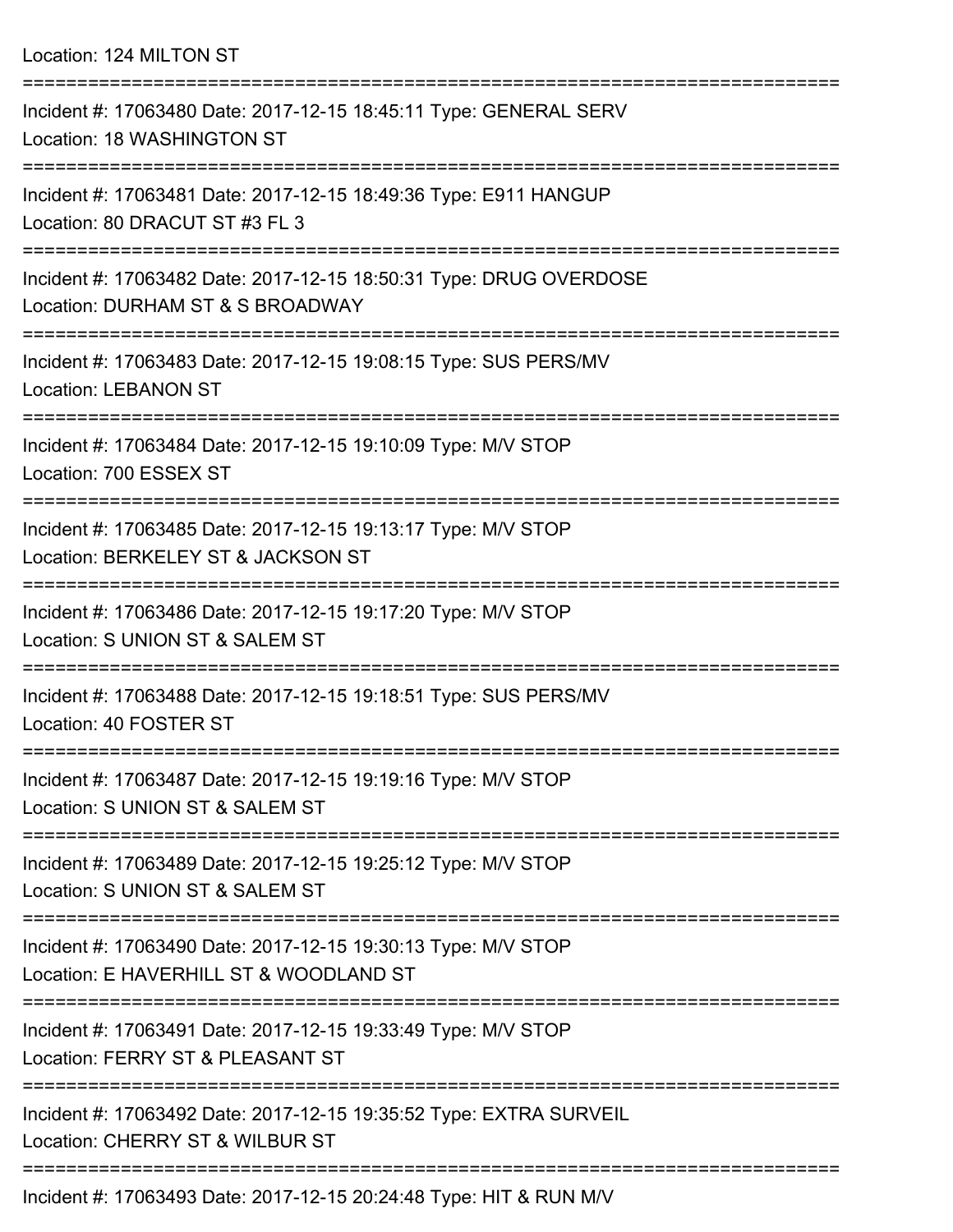| Location: 137 EXCHANGE ST FL 1                                                                                             |
|----------------------------------------------------------------------------------------------------------------------------|
| Incident #: 17063494 Date: 2017-12-15 20:28:45 Type: M/V STOP<br>Location: ESSEX ST & WINTER ST                            |
| Incident #: 17063495 Date: 2017-12-15 20:33:24 Type: M/V STOP<br>Location: MARSTON ST & STORROW ST                         |
| ------------------<br>Incident #: 17063496 Date: 2017-12-15 20:36:46 Type: DISTURBANCE<br>Location: 106 BUNKERHILL ST FL 2 |
| Incident #: 17063497 Date: 2017-12-15 20:50:57 Type: M/V STOP<br>Location: BROADWAY & CEDAR ST                             |
| Incident #: 17063498 Date: 2017-12-15 20:51:57 Type: M/V STOP<br>Location: CANAL ST & MARSTON ST                           |
| Incident #: 17063499 Date: 2017-12-15 21:04:02 Type: M/V STOP<br>Location: 2 NEWBURY ST                                    |
| ------------<br>Incident #: 17063500 Date: 2017-12-15 21:15:25 Type: M/V STOP<br>Location: 205 BRIADWAY                    |
| Incident #: 17063501 Date: 2017-12-15 21:16:15 Type: EXTRA SURVEIL<br>Location: BROADWAY & CROSS ST                        |
| Incident #: 17063502 Date: 2017-12-15 21:16:50 Type: EXTRA SURVEIL<br>Location: 185 BROADWAY                               |
| Incident #: 17063503 Date: 2017-12-15 21:18:09 Type: EXTRA SURVEIL<br>Location: 205 BROADWAY                               |
| Incident #: 17063504 Date: 2017-12-15 21:29:19 Type: EXTRA SURVEIL<br><b>Location: SCARITA PARK</b>                        |
| Incident #: 17063505 Date: 2017-12-15 21:29:51 Type: EXTRA SURVEIL<br>Location: 248 BROADWAY                               |
| Incident #: 17063506 Date: 2017-12-15 21:31:11 Type: M/V STOP<br>Location: PHILLIPS ST & WINTHROP AV                       |
| Incident #: 17063507 Date: 2017-12-15 21:43:48 Type: TRESPASSING                                                           |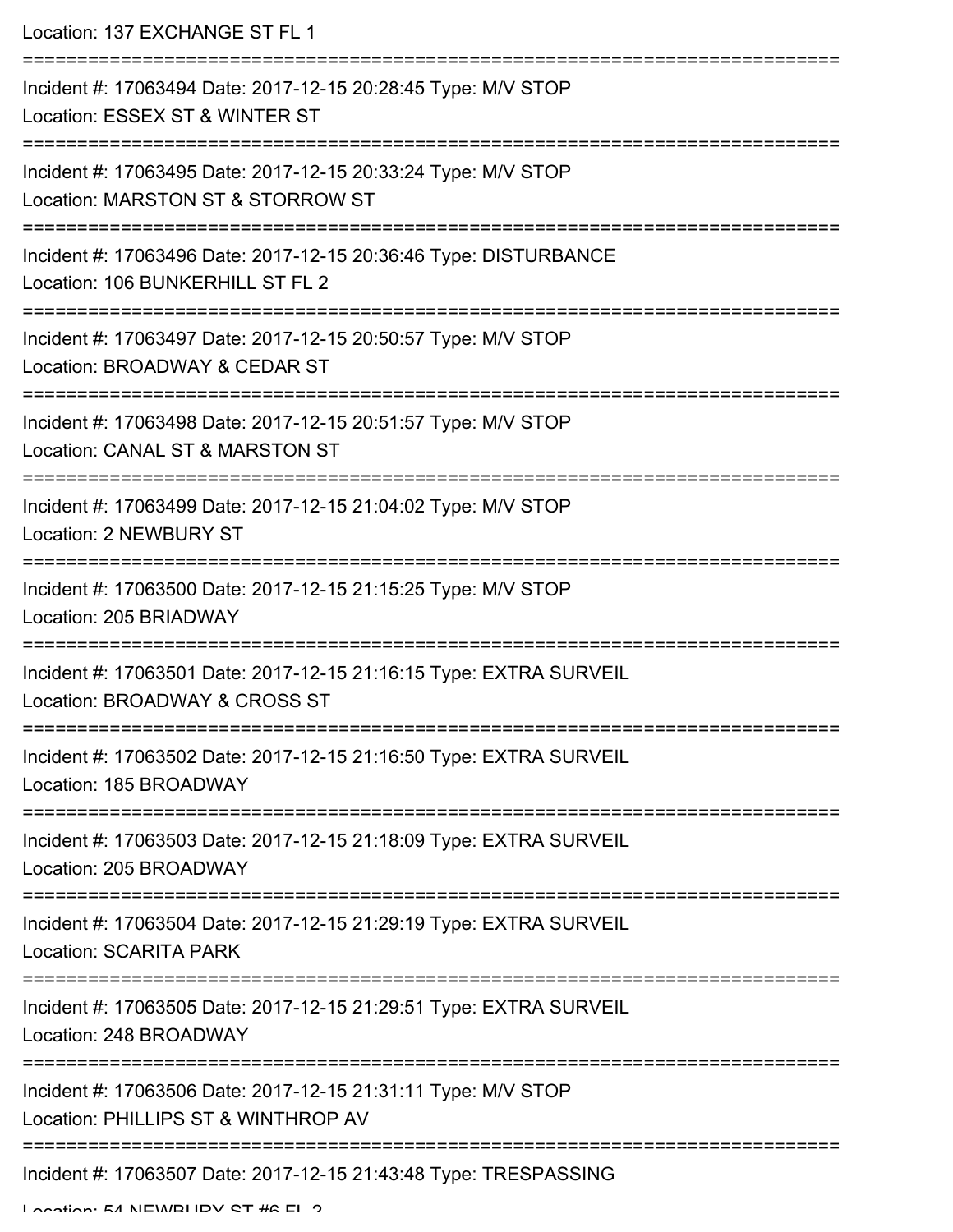| Incident #: 17063508 Date: 2017-12-15 21:56:13 Type: EXTRA SURVEIL<br>Location: 50-60 ISLAND ST                 |
|-----------------------------------------------------------------------------------------------------------------|
| Incident #: 17063509 Date: 2017-12-15 21:57:10 Type: M/V STOP<br>Location: BROADWAY & CROSS ST                  |
| Incident #: 17063510 Date: 2017-12-15 21:57:29 Type: M/V STOP<br>Location: 346 HAMPSHIRE ST                     |
| Incident #: 17063511 Date: 2017-12-15 21:58:39 Type: DISTURBANCE<br>Location: 103 RIVER POINTE WY #3104 FL 2    |
| Incident #: 17063512 Date: 2017-12-15 22:04:18 Type: M/V STOP<br>Location: 71 CRESCENT ST                       |
| Incident #: 17063513 Date: 2017-12-15 22:11:39 Type: E911 HANGUP<br>Location: HAMPSHIRE ST & LAWRENCE ST        |
| Incident #: 17063514 Date: 2017-12-15 22:17:12 Type: INVEST CONT<br>Location: 596 ESSEX ST                      |
| Incident #: 17063515 Date: 2017-12-15 22:20:48 Type: EXTRA SURVEIL<br>Location: DUNKIN DONUTS / 226 WINTHROP AV |
| Incident #: 17063516 Date: 2017-12-15 22:21:52 Type: EXTRA SURVEIL<br><b>Location: STORROW PARK</b>             |
| Incident #: 17063517 Date: 2017-12-15 22:30:29 Type: M/V STOP<br>Location: 32 LAWRENCE ST                       |
| Incident #: 17063518 Date: 2017-12-15 22:31:12 Type: A&B PROG<br>Location: 105 S UNION ST                       |
| Incident #: 17063519 Date: 2017-12-15 22:35:53 Type: INVEST CONT<br>Location: 596 ESSEX ST                      |
| Incident #: 17063520 Date: 2017-12-15 22:39:21 Type: M/V STOP<br>Location: 481 HAVERHILL ST                     |
| Incident #: 17063521 Date: 2017-12-15 22:39:54 Type: NOISE ORD<br>Location: 198 ESSEX ST #301                   |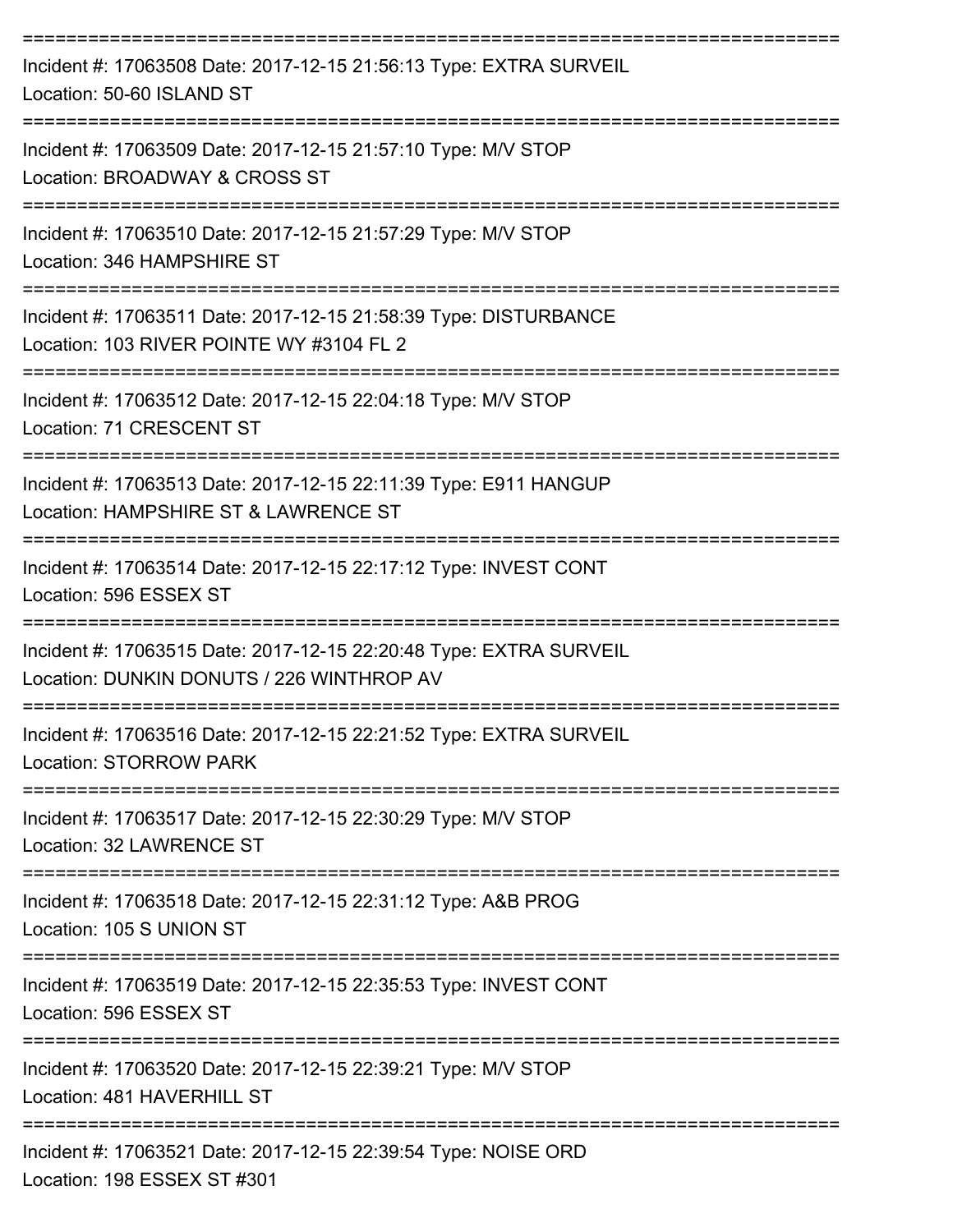| Incident #: 17063522 Date: 2017-12-15 22:41:51 Type: M/V STOP<br>Location: ISLAND ST & UNION ST                           |
|---------------------------------------------------------------------------------------------------------------------------|
| Incident #: 17063523 Date: 2017-12-15 22:45:50 Type: HIT & RUN M/V<br>Location: 42 WEDGEWOOD RD                           |
| Incident #: 17063524 Date: 2017-12-15 22:53:52 Type: M/V STOP<br>Location: MYRTLE ST & WILLOW ST                          |
| Incident #: 17063525 Date: 2017-12-15 22:54:56 Type: M/V STOP<br>Location: LA FRUITERIA / 75 MANCHESTER ST                |
| Incident #: 17063526 Date: 2017-12-15 22:56:02 Type: ALARM/BURG<br>Location: CUBE SMART / 51 S CANAL ST                   |
| Incident #: 17063527 Date: 2017-12-15 23:02:59 Type: M/V STOP<br>Location: AUBURN ST & HAMPSHIRE ST<br>------------------ |
| Incident #: 17063528 Date: 2017-12-15 23:03:43 Type: EXTRA SURVEIL<br>Location: 380 BROADWAY                              |
| Incident #: 17063529 Date: 2017-12-15 23:09:24 Type: M/V STOP<br>Location: 281 ESSEX ST                                   |
| Incident #: 17063530 Date: 2017-12-15 23:19:22 Type: DRUG OVERDOSE<br>Location: 66 MELVIN ST #12                          |
| Incident #: 17063531 Date: 2017-12-15 23:30:24 Type: M/V STOP<br>Location: FRONT ST & S BROADWAY                          |
| Incident #: 17063532 Date: 2017-12-15 23:34:44 Type: SUS PERS/MV<br>Location: 246 BAILEY ST                               |
| Incident #: 17063533 Date: 2017-12-15 23:39:42 Type: EXTRA SURVEIL<br><b>Location: SCARITE PARK</b>                       |
| Incident #: 17063534 Date: 2017-12-15 23:52:24 Type: EXTRA SURVEIL<br>Location: BROADWAY & CROSS ST                       |
| Incident #: 17063535 Date: 2017-12-15 23:57:06 Type: UNWANTEDGUEST<br>Location: 63 MYRTLE ST                              |